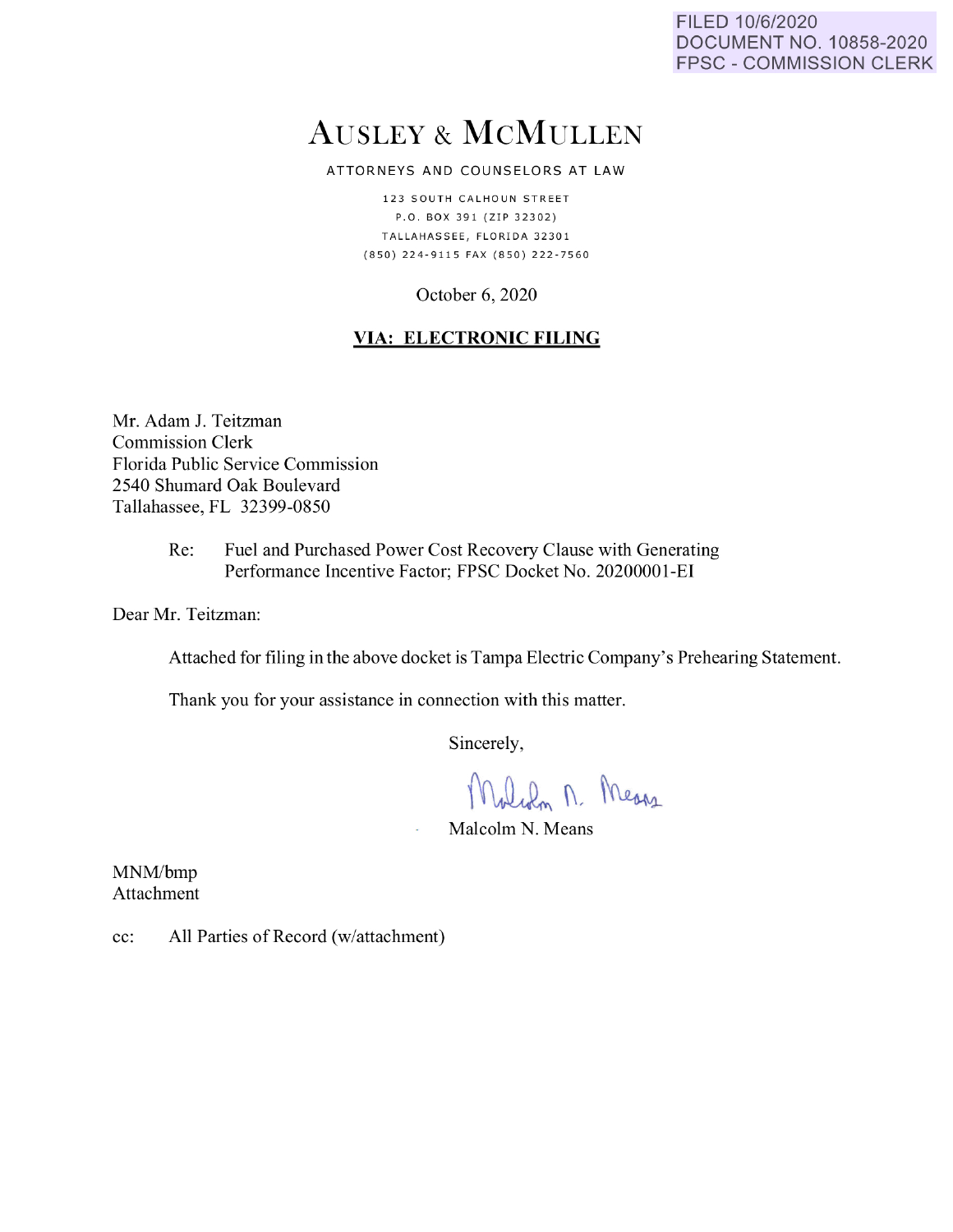# BEFORE THE FLORIDA PUBLIC SERVICE COMMISSION

In re: Fuel and Purchased (a) Power Cost Recovery Clause (a) DOCKET NO. 20200001-EI And Generating Performance  $\qquad \qquad$  ) Incentive Factor. (a) (b) FILED: October 6, 2020  $\qquad \qquad )$ 

# **TAMPA ELECTRIC COMPANY'S PREHEARING STATEMENT**

#### **A. APPEARANCES:**

JAMES D. BEASLEY J. JEFFRY WAHLEN MALCOLM N. MEANS Ausley McMullen Post Office Box 391 Tallahassee, Florida 32302

On behalf of Tampa Electric Company

# **B. WITNESSES:**

|    | Witness                      | <b>Subject Matter</b>                                            | <i>Issues</i>                |
|----|------------------------------|------------------------------------------------------------------|------------------------------|
|    | (Direct)                     |                                                                  |                              |
| 1. | M. Ashley Sizemore<br>(TECO) | Generic Fuel Adjustment Issues<br><b>Adjustment Factors</b>      | 6, 7, 8, 9, 10, 11           |
|    |                              | <b>Fuel Factor Calculation Issues</b>                            | 18, 19, 20, 21, 22           |
|    |                              | <b>Generic Capacity Cost Recovery</b><br><b>Factor Issues</b>    | 27, 28, 29, 30, 31, 32<br>33 |
|    |                              | <b>Effective Date</b>                                            | 34, 35                       |
| 2. | Jeremy B. Cain<br>(TECO)     | Generic Generating Performance<br><b>Incentive Factor Issues</b> | 16, 17                       |
|    |                              | <b>Fuel Factor Calculation Issues</b>                            | 18                           |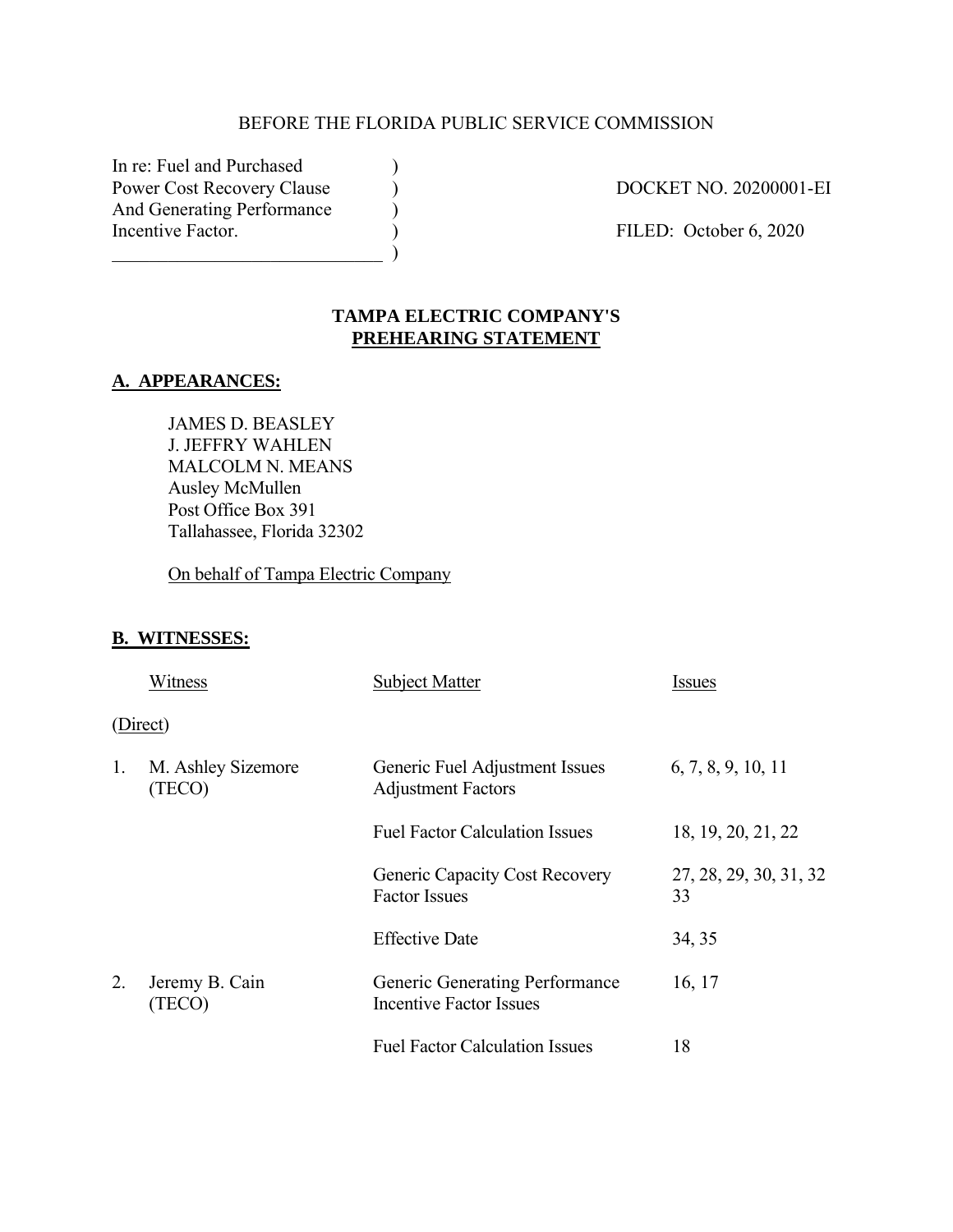| 4. | Benjamin F. Smith<br>(TECO) | <b>Fuel Factor Calculation Issues</b>                  |        |
|----|-----------------------------|--------------------------------------------------------|--------|
|    |                             | Generic Capacity Cost<br><b>Recovery Factor Issues</b> | 31     |
| 5. | John C. Heisey<br>(TECO)    | <b>Fuel Factor Calculation Issues</b>                  | 5A, 18 |

# **C. EXHIBITS:**

| Exhibit   | Witness  | Description                                                                        |
|-----------|----------|------------------------------------------------------------------------------------|
| $(MAS-1)$ | Sizemore | Final True-up Capacity Cost Recovery<br>January 2019 – December 2019               |
| $(MAS-1)$ | Sizemore | Final True-up Fuel Cost Recovery<br>January 2019 - December 2019                   |
| $(MAS-1)$ | Sizemore | Actual Fuel True-up Compared to Original<br>Estimates January 2019 – December 2019 |
| $(MAS-1)$ | Sizemore | Schedules A-1, A-2, A-6 through A-9, and A-12<br>January 2019 – December 2019      |
| $(MAS-1)$ | Sizemore | Capital Projects Approved for Fuel Clause Recovery<br>January 2019 – December 2019 |
| $(MAS-2)$ | Sizemore | Actual/Estimated True-Up Fuel Cost Recovery<br>January 2020 - December 2020        |
| $(MAS-2)$ | Sizemore | Actual/Estimated True-Up Capacity Cost Recovery<br>January 2020 - December 2020    |
| $(MAS-2)$ | Sizemore | Capital Projects Approved for Fuel Clause Recovery<br>January 2020 – December 2020 |
| $(MAS-2)$ | Sizemore | Lake Hancock Stipulated Issue Fuel Savings<br>January 2019 - December 2019         |
| $(MAS-3)$ | Sizemore | Projected Capacity Cost Recovery<br>January 2021 - December 2021                   |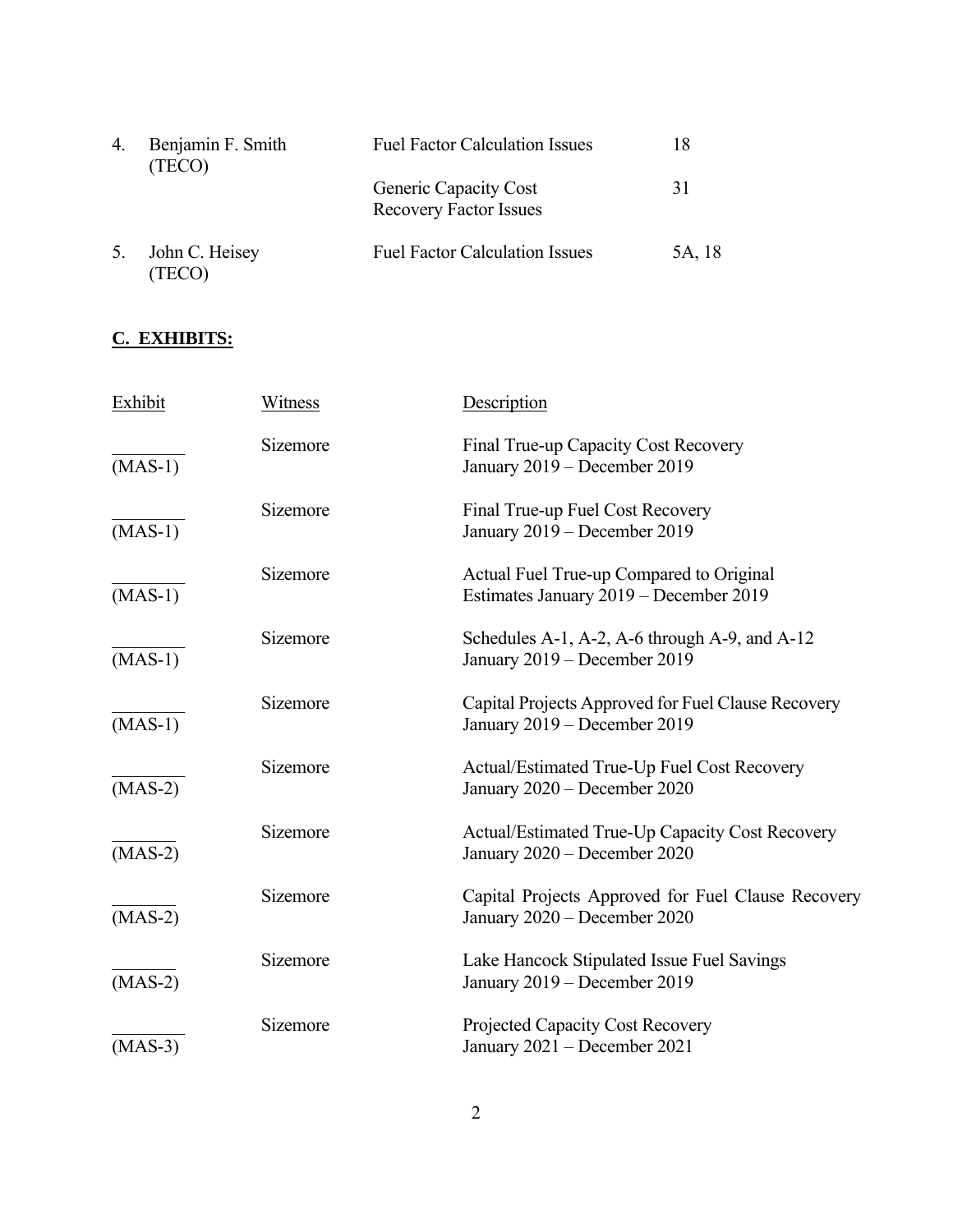| $(MAS-3)$ | Sizemore | Projected Fuel Cost Recovery<br>January 2021 - December 2021                                         |
|-----------|----------|------------------------------------------------------------------------------------------------------|
| $(MAS-3)$ | Sizemore | Levelized and Tiered Fuel Rate<br>January 2021 – December 2021                                       |
| $(JC-1)$  | Cain     | Final True-Up Generating Performance Incentive<br>Factor<br>January 2019 – December 2019             |
| $(JC-1)$  | Cain     | Actual Unit Performance Data<br>January 2019 – December 2019                                         |
| $(JC-2)$  | Cain     | Generating Performance Incentive Factor<br>January 2021 - December 2021                              |
| $(JC-2)$  | Cain     | Summary of Generating Performance Incentive<br><b>Factor Targets</b><br>January 2021 – December 2021 |
| $(JCH-1)$ | Heisey   | <b>Optimization Mechanism Results</b><br>January 2019 – December 2019                                |

# **D. STATEMENT OF BASIC POSITION**

# **Tampa Electric Company's Statement of Basic Position:**

The Commission should approve Tampa Electric's calculation of its fuel adjustment, capacity cost recovery, and GPIF true-up and projection calculations, including the proposed fuel adjustment factor of 3.167 cents per kWh before any application of time of use multipliers for on-peak or offpeak usage; the company's proposed capacity factor for the period January through December 2021; a GPIF reward of \$2,858,056 for performance during 2019 and the company's proposed GPIF targets and ranges for 2021.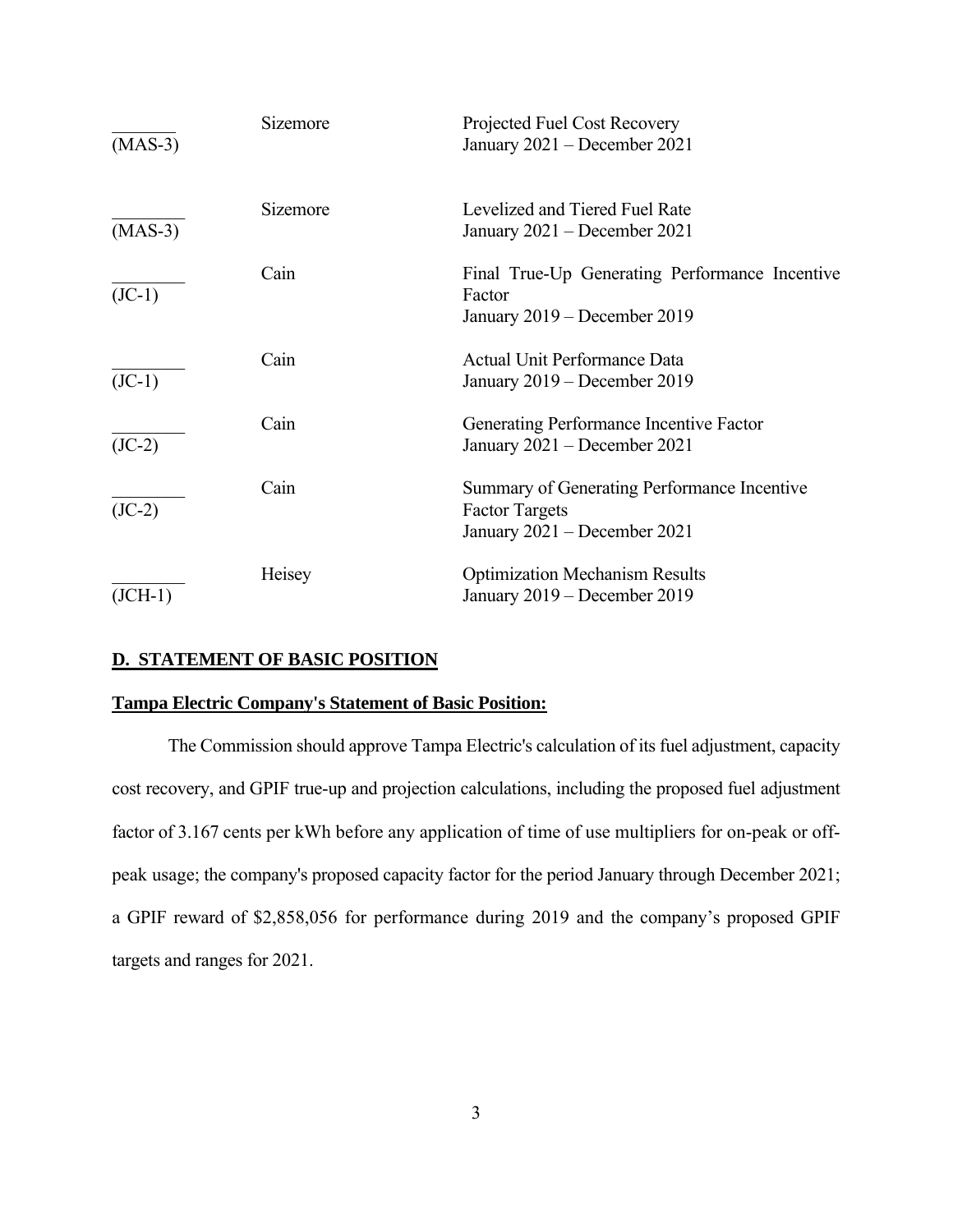#### **E. STATEMENT OF ISSUES AND POSITIONS**

#### **I. FUEL ISSUES**

#### **COMPANY-SPECIFIC FUEL ADJUSTMENT ISSUES**

#### **Tampa Electric Company**

- **ISSUE 5A:** What was the total gain under TECO's Optimization Mechanism approved by Order No. PSC-2017-0456-S-EI that TECO may recover for the period January 2019 through December 2019, and how should that gain be shared between TECO and customers?
- **TECO:** The total gain for the period January 2019 through December 2019 under the Optimization Mechanism approved by Order No. PSC-2017-0456-S-EI is \$6,468,033. Customers should receive \$5,287,213, and Tampa Electric should receive \$1,180,820. (Witness: Heisey)

#### **GENERIC FUEL ADJUSTMENT ISSUES**

- **ISSUE 6:** What are the appropriate actual benchmark levels for calendar year 2020 for gains on non-separated wholesale energy sales eligible for a shareholder incentive?
- **TECO:** The company did not set an actual benchmark level for calendar year 2020. Pursuant

to Tampa Electric's amended and restated settlement agreement approved by Order

No. PSC-2017-0456-S-EI, the company's Optimization Mechanism replaces the non-

separated wholesale energy sales incentive. (Witness: Sizemore)

- **ISSUE 7:** What are the appropriate estimated benchmark levels for calendar year 2021 for gains on non-separated wholesale energy sales eligible for a shareholder incentive?
- **TECO:** The company did not set an estimated benchmark level for calendar year 2021. Pursuant to Tampa Electric's amended and restated settlement agreement approved by Order No. PSC-2017-0456-S-EI, the company's Optimization Mechanism replaces the non-separated wholesale energy sales incentive. (Witness: Sizemore)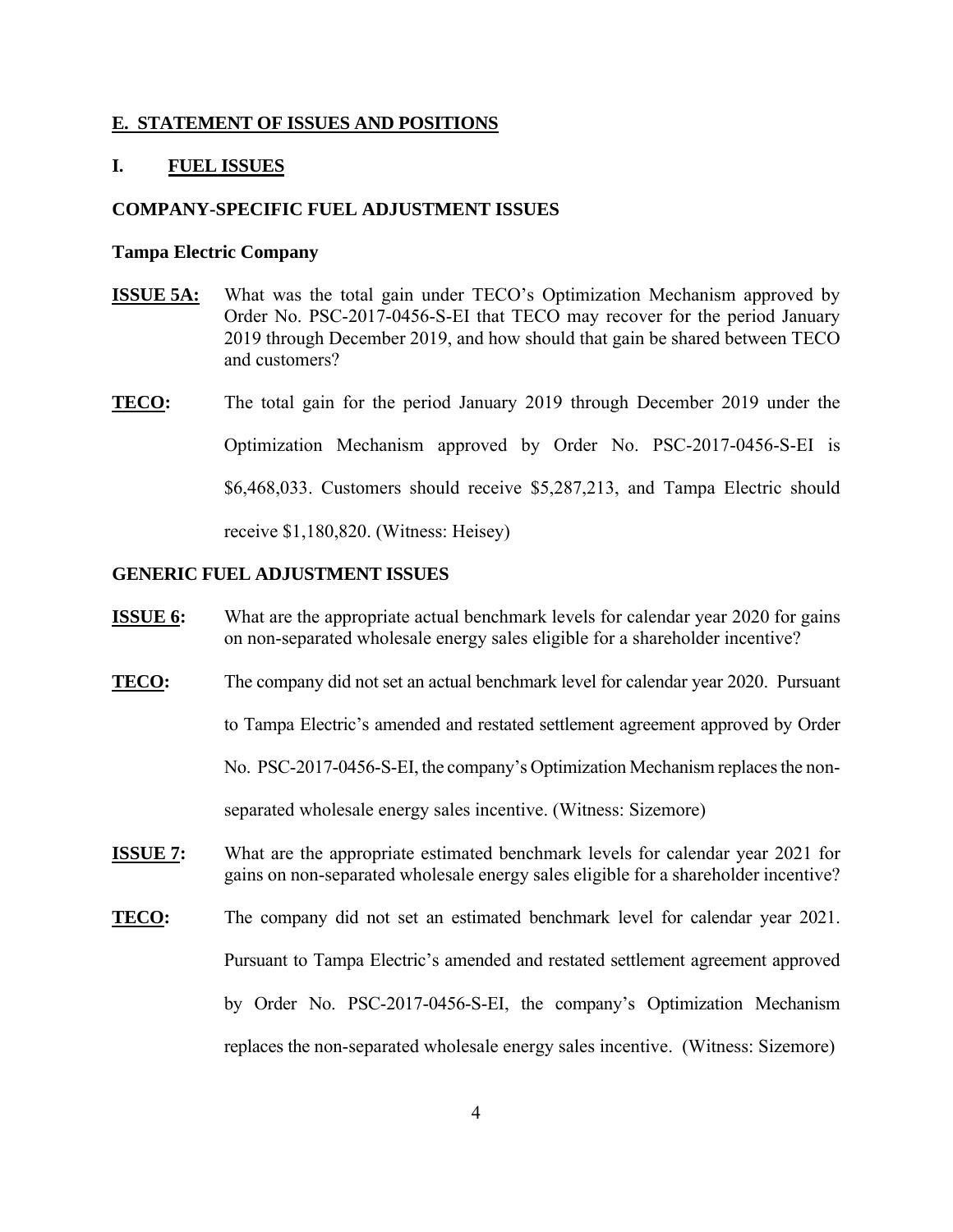- **ISSUE 8:** What are the appropriate final fuel adjustment true-up amounts for the period January 2019 through December 2019?
- **TECO:** \$35,821,098 over-recovery. (Witness: Sizemore)
- **ISSUE 9:** What are the appropriate fuel adjustment actual/estimated true-up amounts for the period January 2020 through December 2020?
- **TECO:** \$61,300,153 under-recovery. (Witness: Sizemore)
- **ISSUE 10:** What are the appropriate total fuel adjustment true-up amounts to be collected/refunded from January 2021 through December 2021?
- **TECO:** \$25,479,055 under-recovery. (Witness: Sizemore)
- **ISSUE 11:** What are the appropriate projected total fuel and purchased power cost recovery amounts for the period January 2021 through December 2021?
- **TECO:** The total recoverable fuel and purchased power recovery amount to be collected,

adjusted by the jurisdictional separation factor, excluding GPIF and the revenue tax

factor, but including the true-up amount and optimization mechanism, is

\$614,803,221. (Witness: Sizemore)

#### **GENERIC GENERATING PERFORMANCE INCENTIVE FACTOR ISSUES**

- **ISSUE 16:** What is the appropriate generation performance incentive factor (GPIF) reward or penalty for performance achieved during the period January 2019 through December 2019 for each investor-owned electric utility subject to the GPIF?
- **TECO:** A reward in the amount of \$2,858,056 for January 2019 through December 2019 performance to be applied to the January 2021 through December 2021 period.

(Witness: Cain)

- **ISSUE 17:** What should the GPIF targets/ranges be for the period January 2021 through December 2021 for each investor-owned electric utility subject to the GPIF?
- **TECO:** The appropriate targets and ranges are shown in Exhibit No. (JC-1) to the prefiled testimony of Mr. Jeremy B. Cain. Targets and ranges should be set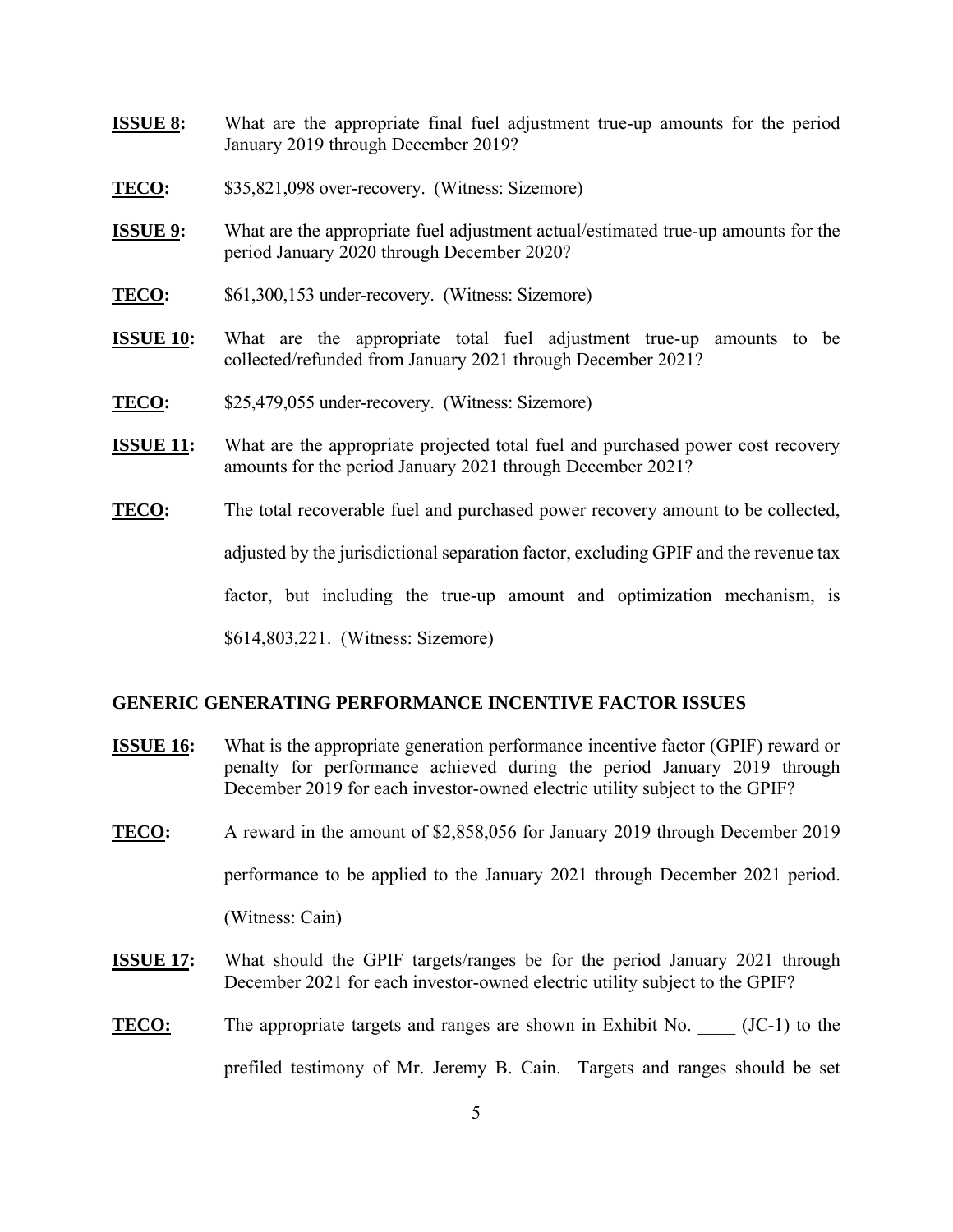according to the prescribed GPIF methodology established in 1981 by Commission Order No. 9558 in Docket No. 800400-CI and modified in 2006 by Commission Order No. PSC-2006-1057-FOF-EI in Docket No. 20060001-EI. (Witness: Cain)

#### **FUEL FACTOR CALCULATION ISSUES**

- **ISSUE 18:** What are the appropriate projected net fuel and purchased power cost recovery and Generating Performance Incentive amounts to be included in the recovery factor for the period January 2021 through December 2021?
- **TECO:** The projected net fuel and purchased power cost recovery amount to be included in the recovery factor for the period January 2021 through December 2021, adjusted by the jurisdictional separation factor, is \$588,143,346. The total recoverable fuel and purchased power cost recovery amount to be collected, including the true-up, optimization mechanism, and GPIF, adjusted for the revenue tax factor, is \$618,103,935. (Witness: Sizemore, Heisey, Cain, Smith)
- **ISSUE 19:** What is the appropriate revenue tax factor to be applied in calculating each investorowned electric utility's levelized fuel factor for the projection period January 2021 through December 2021?
- **TECO:** The appropriate revenue tax factor is 1.00072. (Witness: Sizemore)
- **ISSUE 20:** What are the appropriate levelized fuel cost recovery factors for the period January 2021 through December 2021?
- **TECO:** The appropriate factor is 3.162 cents per kWh before any application of time of use multipliers for on-peak or off-peak usage. (Witness: Sizemore)
- **ISSUE 21:** What are the appropriate fuel recovery line loss multipliers to be used in calculating the fuel cost recovery factors charged to each rate class/delivery voltage level class?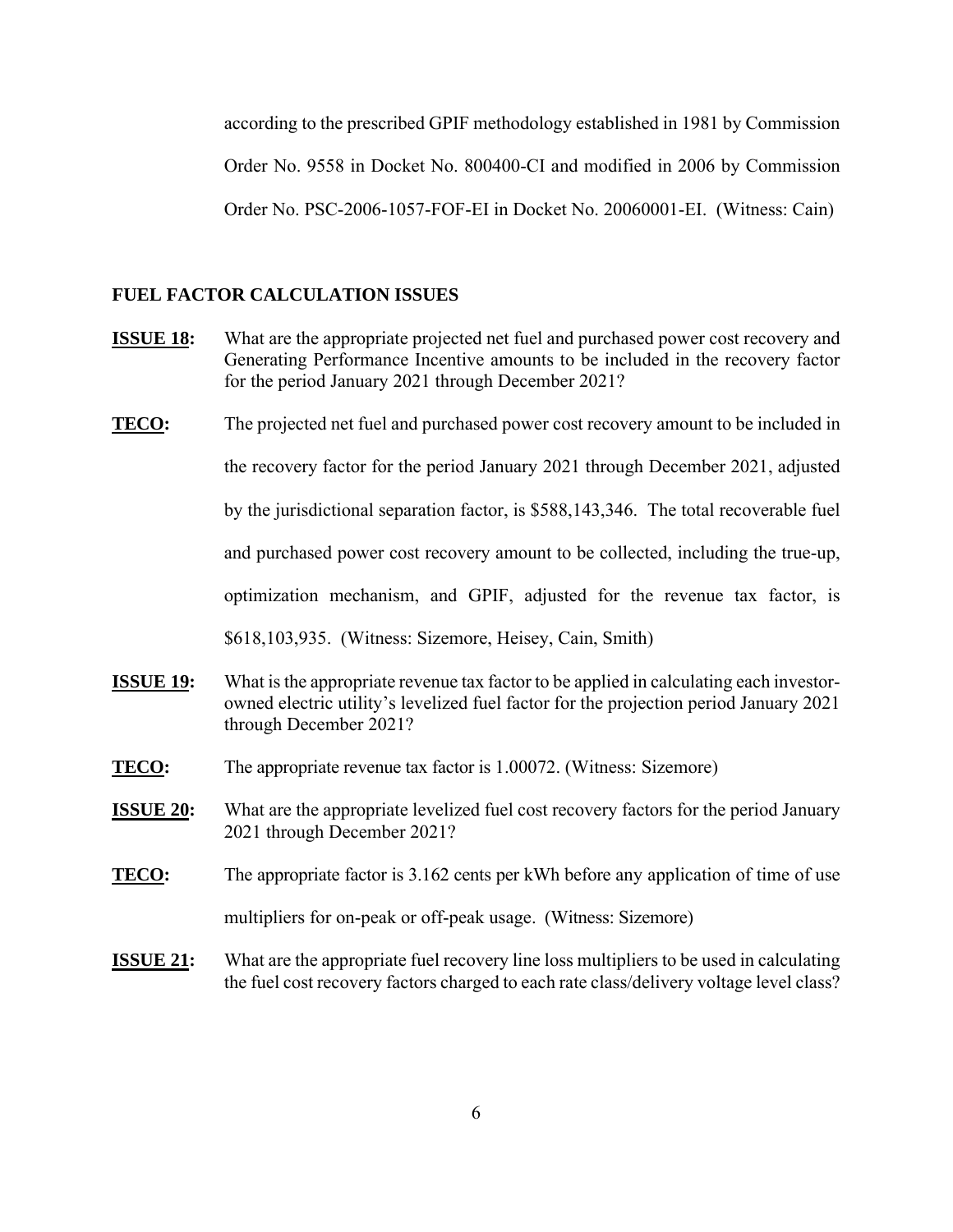# **TECO:** The appropriate fuel recovery line loss multipliers are as follows:

| Metering Voltage Schedule   | Line Loss Multiplier |
|-----------------------------|----------------------|
| Distribution Secondary      | 1.0000               |
| <b>Distribution Primary</b> | 0.9900               |
| Transmission                | 0.9800               |
| <b>Lighting Service</b>     | 1.0000               |
| (Witness: Sizemore)         |                      |

- **ISSUE 22:** What are the appropriate fuel cost recovery factors for each rate class/delivery voltage level class adjusted for line losses?
- **TECO:** The appropriate factors are as follows:

| Metering Voltage Level        | Fuel Charge<br>Factor (cents per kWh) |                 |
|-------------------------------|---------------------------------------|-----------------|
| Secondary                     | 3.167                                 |                 |
| RS Tier I (Up to $1,000$ kWh) | 2.856                                 |                 |
| RS Tier II (Over 1,000 kWh)   | 3.856                                 |                 |
| <b>Distribution Primary</b>   | 3.135                                 |                 |
| Transmission                  | 3.104                                 |                 |
| <b>Lighting Service</b>       | 3.136                                 |                 |
| <b>Distribution Secondary</b> | 3.335                                 | $($ on-peak $)$ |
|                               | 3.095                                 | (off-peak)      |
| <b>Distribution Primary</b>   | 3.302                                 | (on-peak)       |
|                               | 3.064                                 | (off-peak)      |
| Transmission                  | 3.268                                 | (on-peak)       |
|                               | 3.033                                 | (off-peak)      |
| (Witness: Sizemore)           |                                       |                 |

#### **II. CAPACITY ISSUES**

#### **GENERIC CAPACITY COST RECOVERY FACTOR ISSUES**

- **ISSUE 27:** What are the appropriate final capacity cost recovery true-up amounts for the period January 2019 through December 2019?
- **TECO:** \$111,228 over-recovery. (Witness: Sizemore)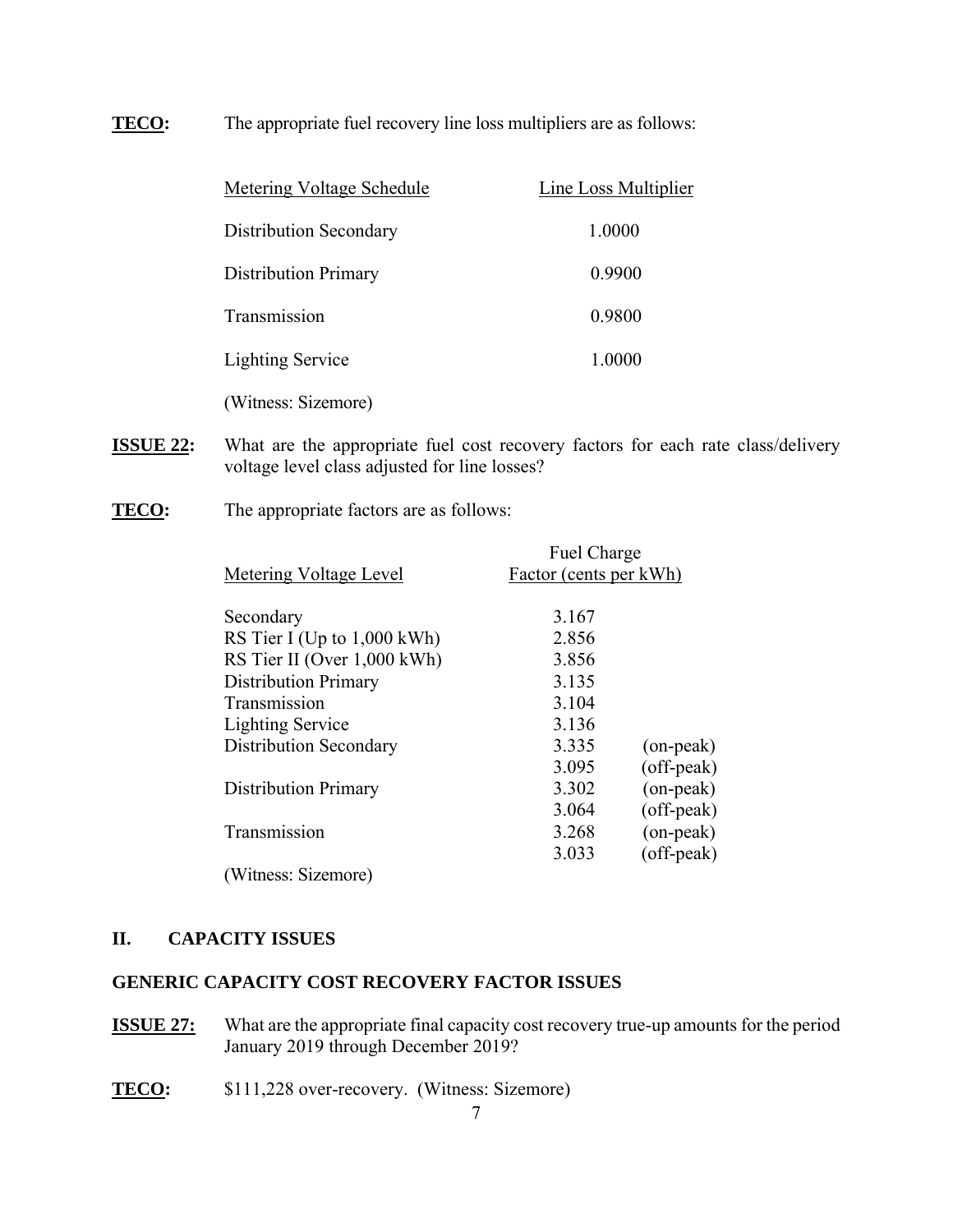- **ISSUE 28:** What are the appropriate capacity cost recovery actual/estimated true-up amounts for the period January 2020 through December 2020?
- **TECO:** \$1,660,252 over-recovery. (Witness: Sizemore)
- **ISSUE 29:** What are the appropriate total capacity cost recovery true-up amounts to be collected/refunded during the period January 2021 through December 2021?
- **TECO:** \$1,771,480 over-recovery. (Witness: Sizemore)
- **ISSUE 30:** What are the appropriate projected total capacity cost recovery amounts for the period January 2021 through December 2021?
- **TECO:** The projected total capacity cost recovery amount for the period January 2021

through December 2021 is \$2,125,115. (Witness: Sizemore)

- **ISSUE 31:** What are the appropriate projected net purchased power capacity cost recovery amounts to be included in the recovery factor for the period January 2021 through December 2021?
- **TECO:** The total recoverable capacity cost recovery amount to be collected, including the

true-up amount, adjusted for the revenue tax factor, is \$353,890. (Witness:

Sizemore, Smith)

- **ISSUE 32:** What are the appropriate jurisdictional separation factors for capacity revenues and costs to be included in the recovery factor for the period January 2021 through December 2021?
- **TECO:** The appropriate jurisdictional separation factor is 1.0000000. (Witness: Sizemore)
- **ISSUE 33:** What are the appropriate capacity cost recovery factors for the period January 2021 through December 2021?
- **TECO:** The appropriate factors for January 2021 through December 2021 are as follows:

| Rate Class and      | Capacity Cost Recovery Factor |           |
|---------------------|-------------------------------|-----------|
| Metering Voltage    | Cents per kWh                 | \$ per kW |
|                     |                               |           |
| RS Secondary        | 0.002                         |           |
| GS and CS Secondary | 0.002                         |           |
| GSD, SBF Standard   |                               |           |
| Secondary           |                               | 0.01      |
| Primary             |                               | 0.01      |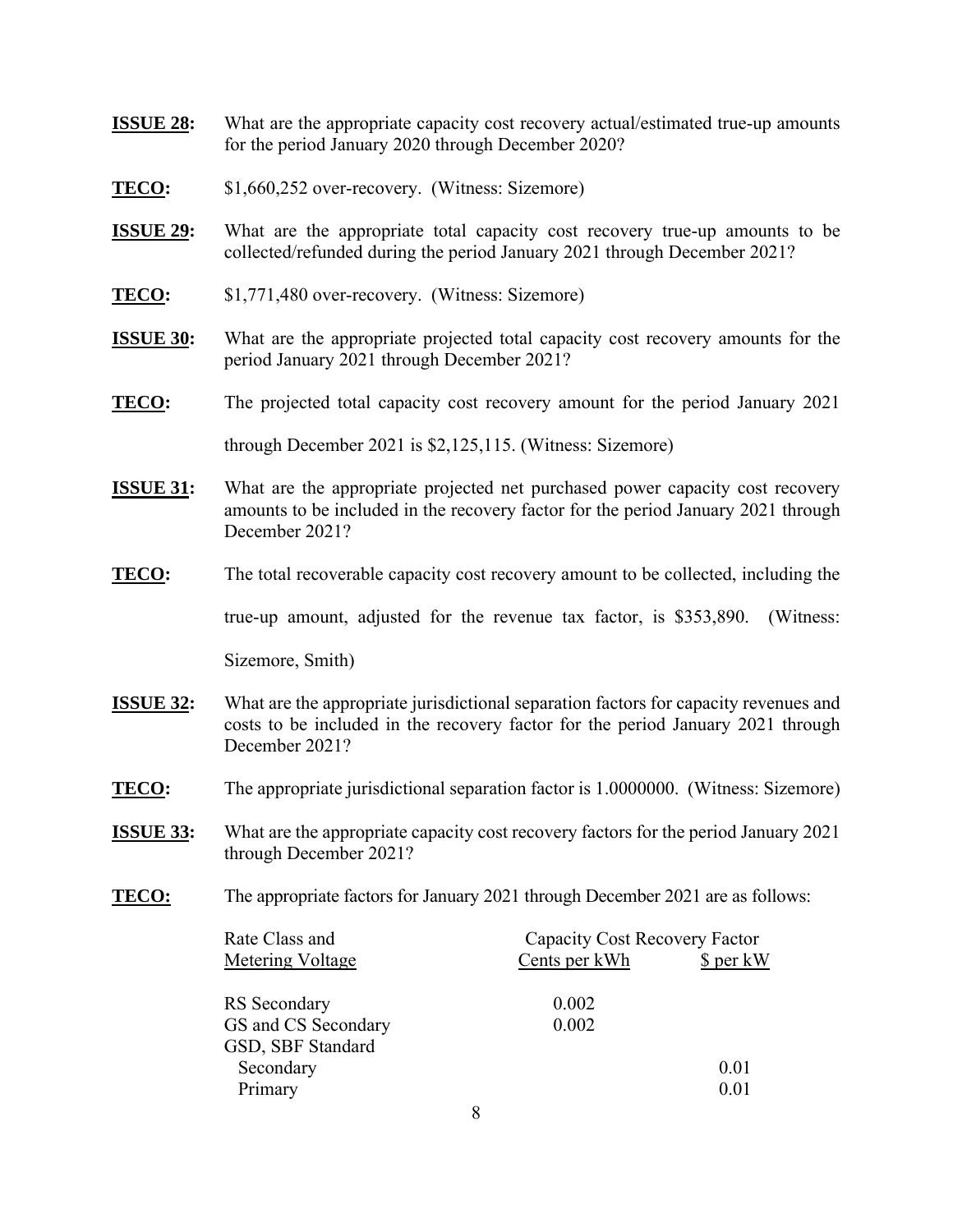| Transmission        |       | 0.01 |
|---------------------|-------|------|
| <b>GSD</b> Optional |       |      |
| Secondary           | 0.002 |      |
| Primary             | 0.002 |      |
| Transmission        | 0.002 |      |
| IS, SBI             |       |      |
| Primary             |       | 0.00 |
| Transmission        |       | 0.00 |
| LS1 Secondary       | 0.000 |      |
| (Witness: Sizemore) |       |      |

# **III. EFFECTIVE DATE**

- **ISSUE 34:** What should be the effective date of the fuel adjustment factors and capacity cost recovery factors for billing purposes?
- **TECO:** The new factors should be effective beginning with the first billing cycle for January 2021 through the last billing cycle for December 2021. The first billing cycle may start before January 1, 2021, and the last cycle may be read after December 31, 2021, so that each customer is billed for twelve months regardless of when the recovery factors became effective. The new factors shall continue in effect until modified by this Commission. (Witness: Sizemore)
- **ISSUE 35:** Should the Commission approve revised tariffs reflecting the fuel adjustment factors and capacity cost recovery factors determined to be reasonable in this proceeding?
- **TECO:** Yes. (Witness: Sizemore)

# **IV. MISCELLANEOUS ISSUES**

- **ISSUE 36:** Should this docket be closed?
- **TECO:** Yes.

# **F. STIPULATED ISSUES**

**TECO:** None at this time.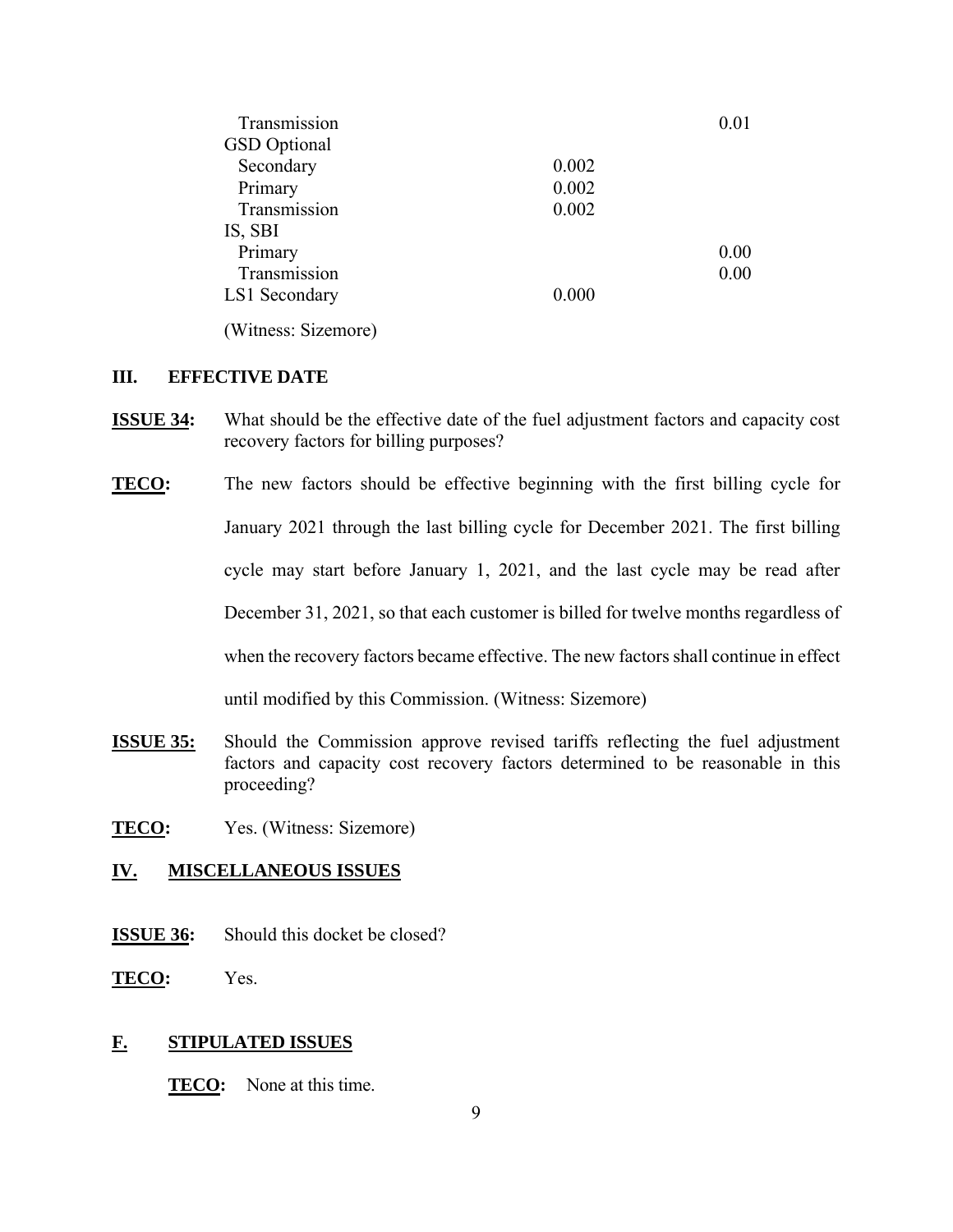# **G. MOTIONS**

**TECO:** None at this time.

# **H. PENDING REQUEST OR CLAIMS FOR CONFIDENTIALITY**

**TECO:** None at this time.

# **I. OBJECTIONS TO A WITNESS'S QUALIFICATION AS AN EXPERT**

**TECO:** None at this time.

#### **J. OTHER MATTERS**

**TECO:** None at this time.

DATED this 6th day of October 2020.

Respectfully submitted,

DuRon M. Means  $\mathcal{L}=\mathcal{L}$  , which is a set of  $\mathcal{L}=\mathcal{L}$  , where  $\mathcal{L}=\mathcal{L}$  , we have the set of  $\mathcal{L}=\mathcal{L}$ 

JAMES D. BEASLEY jbeasley@ausley.com J. JEFFRY WAHLEN jwahlen@ausley.com MALCOLM N. MEANS mmeans@ausley.com Ausley McMullen Post Office Box 391 Tallahassee, Florida 32302 (850) 224-9115

ATTORNEYS FOR TAMPA ELECTRIC COMPANY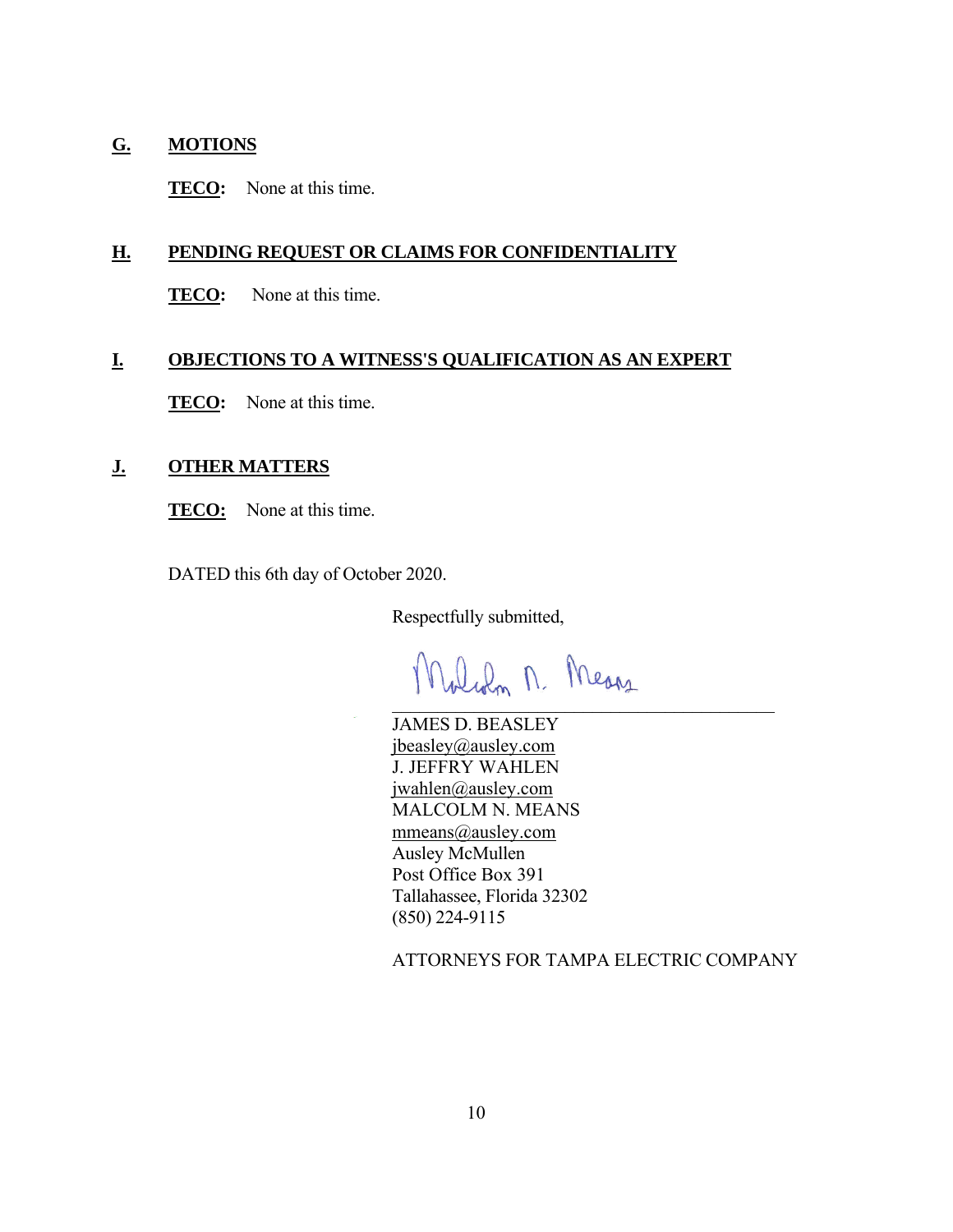#### **CERTIFICATE OF SERVICE**

I HEREBY CERTIFY that a true and correct copy of the foregoing Prehearing Statement, filed on behalf of Tampa Electric Company, has been served by electronic mail on this 6th day of October, 2020 to the following:

Ms. Suzanne Brownless Office of the General Counsel Florida Public Service Commission 2540 Shumard Oak Boulevard Tallahassee, FL 32399-0850 sbrownle@psc.state.fl.us

Ms. Patricia A. Christensen Mr. J. R. Kelly Mireille Fall-Fry Charles J. Rehwinkel Office of Public Counsel 111 West Madison Street – Room 812 Tallahassee, FL 32399-1400 christensen.patty@leg.state.fl.us kelly.jr@leg.state.fl.us fall-fry.mireille@leg,state,fl.us rehwinkel.charles@leg.state.fl.us

Ms. Dianne M. Triplett Duke Energy Florida 299 First Avenue North St. Petersburg, FL 33701 Dianne.triplett@duke-energy.com FLRegulatoryLegal@duke-energy.com

Mr. Matthew R. Bernier Senior Counsel Duke Energy Florida 106 East College Avenue, Suite 800 Tallahassee, FL 32301-7740 Matthew.bernier@duke-energy.com Ms. Beth Keating Gunster, Yoakley & Stewart, P.A. 215 S. Monroe St., Suite 601 Tallahassee, FL 32301 bkeating@gunster.com

Maria Moncada David M. Lee Florida Power & Light Company 700 Universe Boulevard Juno Beach, FL 33408-0420 maria.moncada@fpl.com david.lee@fpl.com

Mr. Kenneth Hoffman Vice President, Regulatory Relations Florida Power & Light Company 215 South Monroe Street, Suite 810 Tallahassee, FL 32301-1859 ken.hoffman@fpl.com

Mr. Mike Cassel Regulatory and Governmental Affairs Florida Public Utilities Company Florida Division of Chesapeake Utilities Corp. 1750 SW 14th Street, Suite 200 Fernandina Beach, FL 32034 mcassel@fpuc.com

Mr. Russell A. Badders Vice President & Associate General Counsel Gulf Power Company One Energy Place Pensacola FL 32520 russell.badders@nexteranergy.com